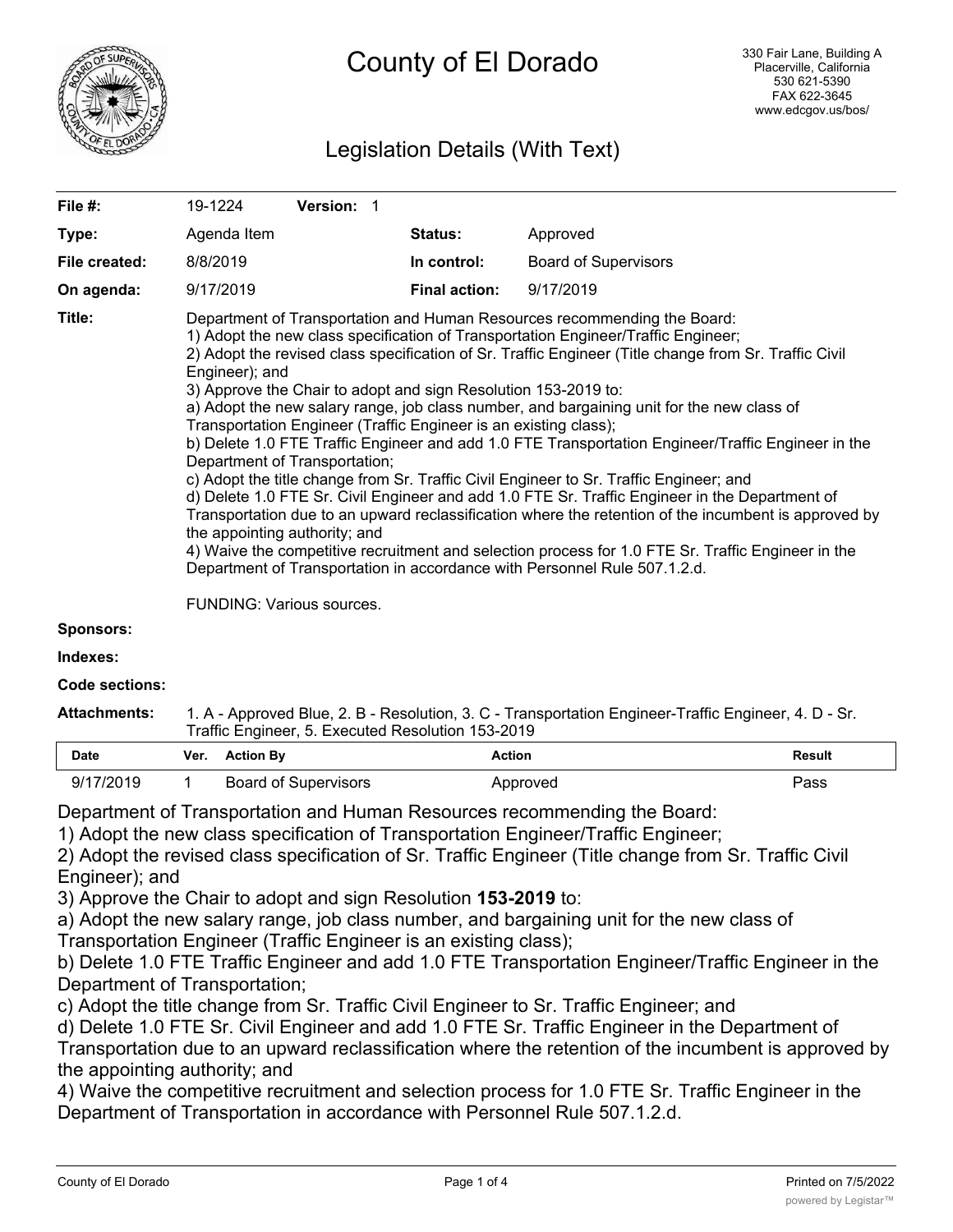## **FUNDING:** Various sources. **DISCUSSION / BACKGROUND**

The Department of Transportation (Transportation) has had a difficult time attracting and hiring qualified candidates in the Transportation Planning Group.

There is a very limited number of licensed Traffic Engineer's in Northern California and, due to the recent focus on transportation infrastructure, there is a high demand for traffic engineers; therefore, Transportation is competing with other local jurisdictions with higher paying local agency salary ranges and private firms that also offer more generous compensation packages.

## **Transportation Engineer / Traffic Engineer**

In order to help facilitate Transportation's recruitment efforts, Human Resources created a new Transportation Engineer classification and combined it with the Traffic Engineer to make a new flex class specification. The new flex class specification will theoretically allow more candidates to meet the minimum qualifications for the position. Additionally, the new flex class will allow Transportation to hire someone at the Transportation Engineer level who doesn't currently have their Traffic Engineering (TE) license, but is eligible to obtain such within one (1) year from the date of hire. It will also allow for hiring at the Traffic Engineer level if a candidate who has their TE is selected. Transportation believes this, along with minor changes to the driver's license requirements, will broaden the candidate pool significantly.

Human Resources is recommending new salaries for the Transportation Engineer class and the Traffic Engineer class be created to address the difficulty attracting and hiring qualified candidates. This position is currently vacant; therefore, there is no impact to current employees.

## **Sr. Traffic Engineer**

In developing the Transportation Engineer/Traffic Engineer class specification and corresponding new salaries, and in light of the ongoing County-wide classification and compensation study, Human Resources determined it was appropriate to incorporate the Sr. Civil Engineer with oversight of the Transportation Planning Group into its review process. As such, Human Resources revised the Sr. Traffic Civil Engineer class specification and re-titled such to Sr. Traffic Engineer, which will differentiate the traffic engineering class from that of the civil engineering class.

Human Resources developed and is recommending a new salary structure that would accommodate advancement within the series and acknowledge the complexity and specialized nature of the traffic function within Transportation (in addition to the requirement of a TE and Professional Engineer license). Given the unique and specialized nature of traffic duties, and the requirements for both a PE and TE, which are not required as part of the Sr. Civil Engineer minimum qualification, the proposed Sr. Traffic Engineer salary was set at 5% above the Sr. Civil Engineer salary. In order to ensure internal equity, the Transportation/Traffic Engineer was set below the Sr. Traffic Engineer.

This position is currently occupied; therefore, based on the review of the duties and responsibilities by Human Resources, Human Resources is requesting an upward reclassification of the current incumbent from Sr. Civil Engineer to Sr. Traffic Engineer.

• The salary is proposed to be set consistent with Personnel Rule 612.2, Upward Reclassification.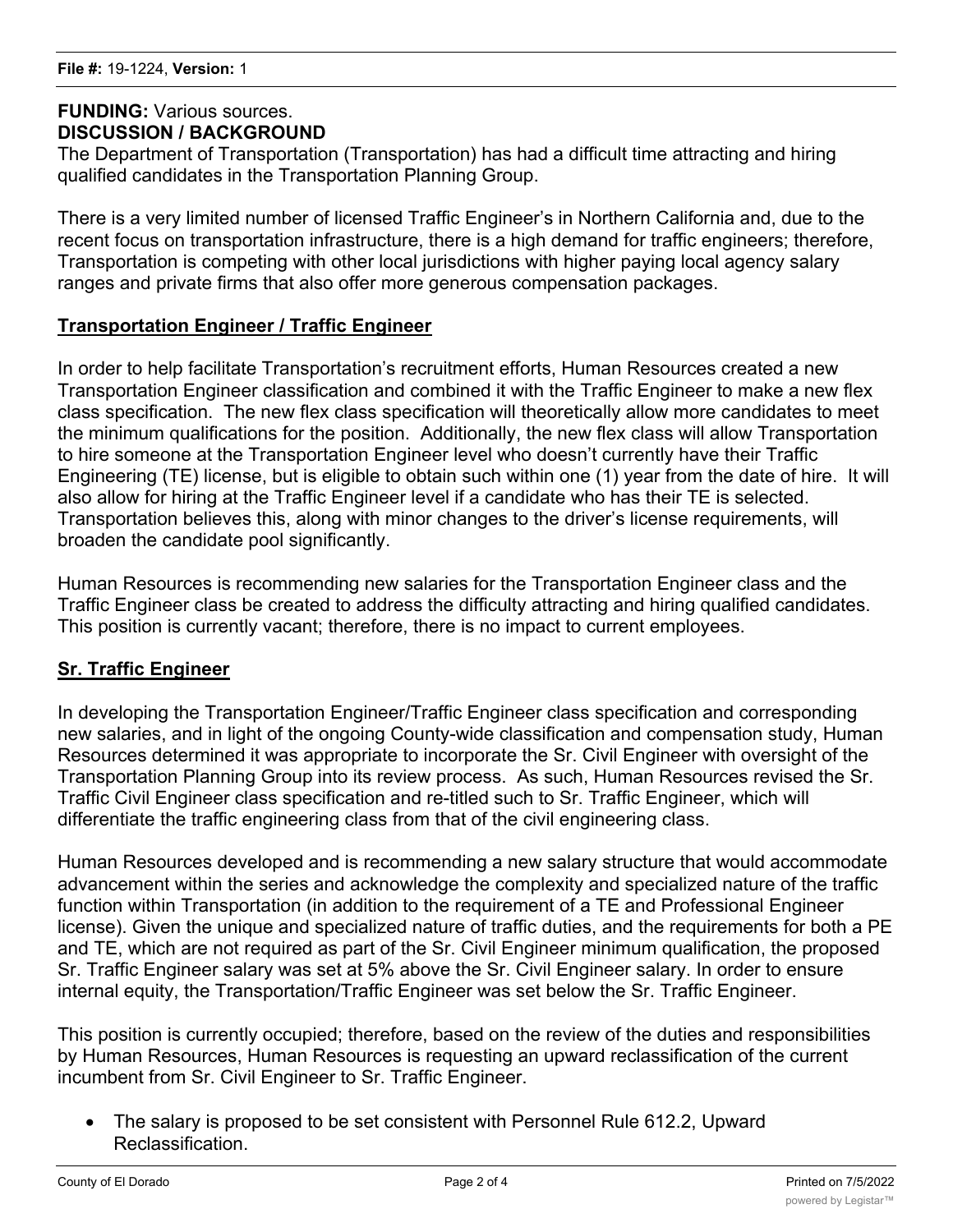- The retention of the incumbent is approved by the appointing authority.
- · In accordance with Personnel Rule 507.1.2.:
	- (a) The incumbent has been in the position for a minimum of twenty-six (26) pay periods; and
	- (b) Human Resources conducted an analysis to provide the basis for the reclassification; and
	- (c) The incumbent meets the minimum qualifications of the new class.

## **ALTERNATIVES**

The Board could choose 1) not to adopt the newly proposed class specifications, 2) not to adopt the corresponding proposed salary ranges, job class numbers, and bargaining units for said new classifications, and/or 3) not to authorize the upward reclassification of 1.0 FTE from Sr. Civil Engineer to Sr. Traffic Engineer and request that revisions be made or additional analysis be conducted by Human Resources.

## **PRIOR BOARD ACTION**

N/A

## **OTHER DEPARTMENT / AGENCY INVOLVEMENT**

El Dorado County Employees' Association-Local 1

## **CAO RECOMMENDATION / COMMENTS**

It is recommended that the Board approve this item.

#### **FINANCIAL IMPACT**

The revised class specifications and title changes may result in minimal impact to the General Fund. The majority of the funding comes from Developer funds, TIM fees, and the CIP.

Transportation is currently budgeted for 1.0 FTE Traffic Engineer at \$118,000 annually. This position is currently vacant. If Transportation fills the position at the Transportation Engineer level, the new salary schedule will result in an approximate savings of \$12,300\* annually in salary and benefit costs. If the position is filled at the Traffic Engineer level, the new salary schedule will result in an approximate increase of \$4,600\* annually.

The net difference in annual salary and benefit costs pertaining to the salary adjustment for the upward reclassification of the filled Sr. Civil Engineer position to Sr. Traffic Engineer for the remainder of Fiscal Year 2019-20 is \$5,700, and approximately \$7,800 annually.

All additional costs will be covered through salary savings from various vacancies within Transportation's Development/Right of Way/Environmental Unit for the remainder of the fiscal year. However, the additional costs will increase salary and benefit costs in future years, and will be included in Transportation's future year budget requests.

\* These figures assume a Step 3 hire.

## **CLERK OF THE BOARD FOLLOW UP ACTIONS**

Upon Board adoption and approval, please provide Katie Lee in Human Resources and Julie Millard in Transportation with a copy of the fully executed Resolution.

## **STRATEGIC PLAN COMPONENT**

Good Governance